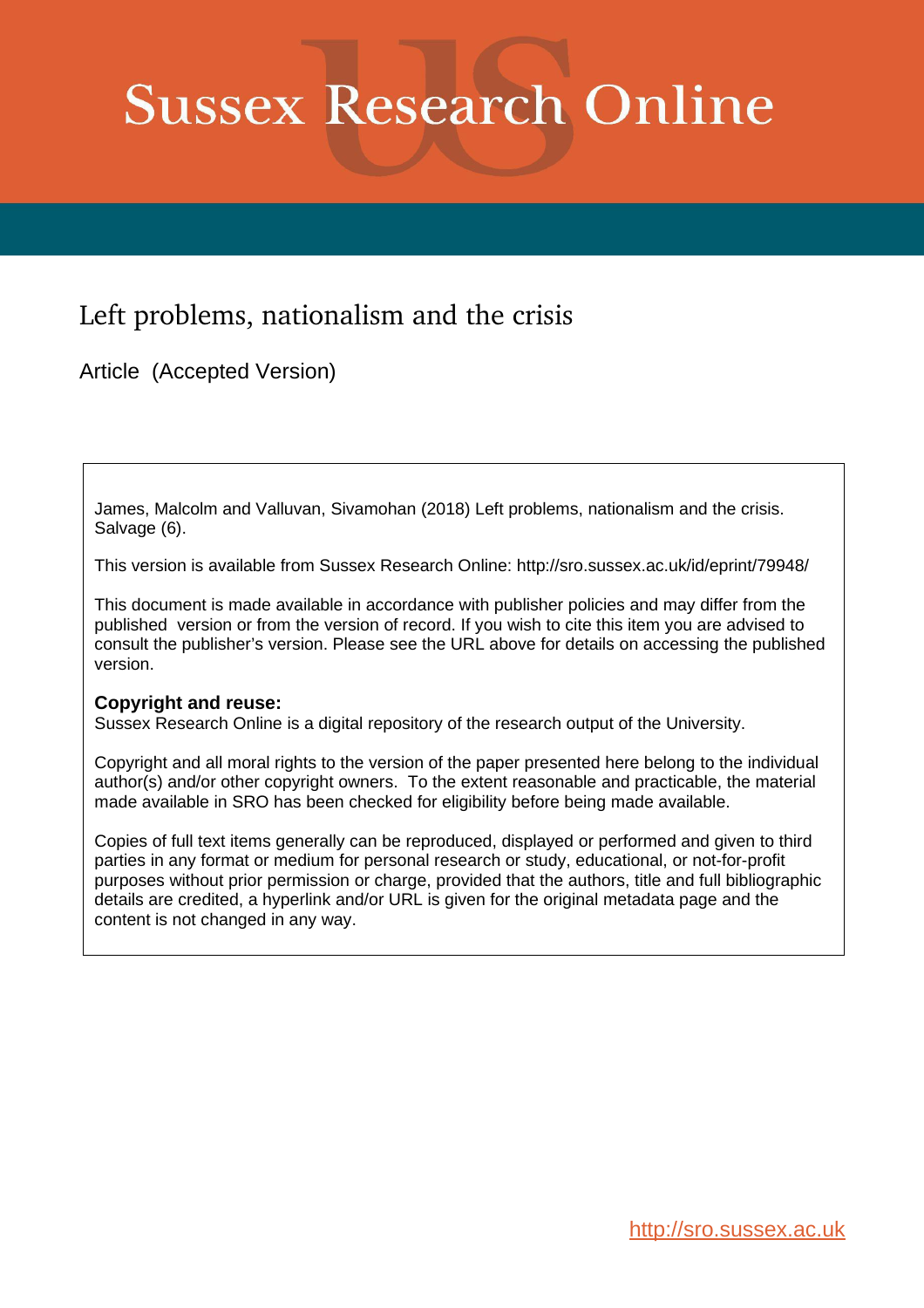## Left problems, nationalism and the crisis

Crises abound. Crises that might be productively seized, or crises that usher in a new threshold of capitalist governance no longer tempered by the nominal equality of juridical liberalism or the egalitarian reflexes of redistributive social democracy. Whatever else Brexit, Trump, Farage, Le Pen, Sanders and now Corbyn are, they all seem to indicate a crisis – a moment of rupture, a proliferation of new horizons, and a centre that cannot hold. On the left, the 'full automation now' and universal basic income Neo-Keynesianism of the bright young things finds affinity in the avuncular socialism of Sanders and Corbyn. Elsewhere, a popular authoritarianism, committed amongst other things to overseeing the full ravages of climate change, butts up against far right neoreactionism.'

Many of these positions found some degree of articulation in the run up to the 2017 General Election – an election initially intended to clear the path for Teresa May's Home Office styled authoritarianism. Thankfully, Jeremy Corbyn's Labour party won an unexpected number of seats, forcing a shift in parliamentary discourse. This shift moderated right wing populist vehemence, and, following the tragedy of Grenfell, contributed' towards' a' renewed' consideration of' social' welfare.'However,' before' that' transpired, what Emejulu terms an emboldened 'revanchist' nationalism had already consolidated itself at the centre of English politics, and, in spite of the renewed optimism of the Corbyn moment, that formation has only marginally dissipated.

Much of the past decade had after all seen nationalism become the most reliable broker of electoral power. It had informed the rise of far-right populisms whilst also fortifying centre-right rule across the West. This nationalist revival manifested along multiple registers. At times, the emphasis is economic protectionism. Elsewhere, it rails, not without justification, against the dictates and opacity of various supranational institutions, not least the European Union. Sometimes, it amounts primarily to a rustic nostalgia for something primordial. Common, however, is a consistent compulsion to place the bulk of a society's challenges at the door of racialised ethnic communities, domestic and foreign.

As' western capitalism' reneges' on' some' of' its' key' promises' of' the' *trente glorieuses* (1945-1975), it is painfully frustrating that nationalism is rehabilitated as the most likely custodian of political discourse. It is doubly frustrating that some who propagate for a left alternative also seem wedded to the nation – in asserting control over migration, over defence, over security, and over how we imagine our everyday sense of community. As these frustrations' multiply, we believe it timely to sketch out a more historically attuned reckoning of the relationship between the current crisis and xenoracist nationalism, including an engagement with whiteness and the working class. At its simplest, we only wish to press the importance of recognising the central role of racial nationalism in recent governance. Our more overarching contention is that a realisation of alternative left visions for governance must as a minimum start with the repudiation of xeno-racism's hold on contemporary politics, and the left's routine submission to its lustre.

That reckoning is, in a small way, necessary to appreciate the initial electoral success delivered by a Corbyn-led Labour. Any alternative model for mutual care and sociability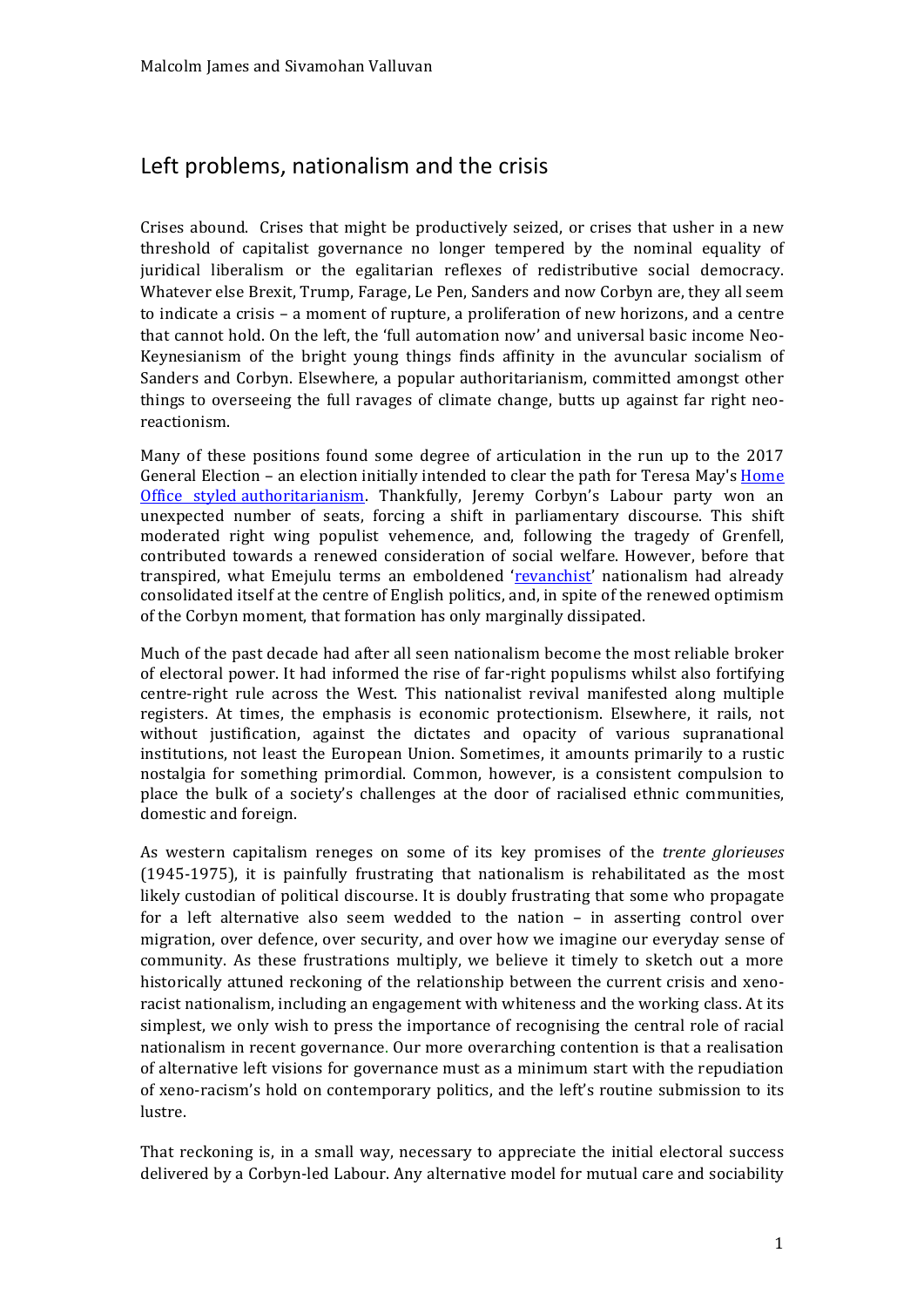will be sustained by energies outside the Labour party, not within it. But it is nonetheless vital to note that Corbyn not only insisted on a substantial social democratic programme – rare to recent centre-left agendas; but he also declined the call to rally nationalist shibboleths - although he did not advocate for migrants' rights either. His partial success is then accounted for by not having bartered with key nationalist agitations. Instead of capitulating to nationalist populisms, he presented an antiestablishment social democracy with popular appeal.

But to say this, is also to note that nationalist agitations remain intact. As the dust settles on' the' election,' nationalism' has' begun' to' return' to' left' politics, parliamentary' and' otherwise, because it never left. In parliamentary Labour, we see Corbyn's initial quietism on migrants' rights accumulating a more recognisable anti-migrant language; we see it in the recent pronouncements of MPs Gloria De Piero and Graham Jones on the white working class; and we see it in the formation of John Denham's English Labour Network. As such, aside from a limited defeat of right wing authoritarianism, it seems little else has changed. Optimism has certainly returned, even the word 'socialism', but the crisis which forged the nationalist demand, which props up its contradictions, which keeps Philip May's investments in tax avoiding multinationals healthy, is still very much a reality. The left must then not only reject nationalism but do so on certain terms, based on a solid understanding of the contemporary crisis in which it arises.

As with so many times before, Stuart Hall helps us answer this call. Until recently a less used dimension of his vocabulary, Hall's commentary on the 'crisis' has been recalled. The parallels between now and then are clear enough. Hall's crisis of 1970s and 1980s social democracy is after all the direct antecedent of our own, wherein the *popular* gradually'yielded'to'the'*populist*.

...............

Hall observed how under Callaghan, but more prominently in Thatcherism, the formal ideals of democracy became eroded, accruing a more authoritarian guise. As marketsociety programmes were enforced, the broader conditions necessary for labour security, social mobility, comprehensive public provisions, and affordable networks of community' based' leisure dissipated. Confidence' in' the' democratic' contract' was' accordingly threatened. What supplanted the resulting democratic void was an intensified emphasis on belonging to the nation; a belonging premised on certain fundamental exclusions. That is to say, this was a renewed and affirming cult of belonging based on identifying the threats posed by generally racial, frequently classed, and sometimes unionised, outsiders. Here, a familiar cast of pathological presences begin to obtain their fuller political definition - the nihilistic black male, the degeneracy of the multi-ethnic inner city, and, not least, the (increasingly Muslim) migrants 'swamping' the realm. These appeared alongside the periodic assertion of remembered imperial glory via select military campaigns - the Northern Ireland Troubles and Falklands being particularly significant.

The slide towards nationalist authoritarianism could then be narrated (employing a) degree of hyperbole) along the following lines. The democratic project no longer hinged on' the' conception' of' a' collective' good;' no longer' aspired to' deliver' a' shared' social' arrangement; no longer envisioned a society that could deliver a socio-economic stake for all its denizens. Instead, the democratic moved its operational centre towards identifying populist objects of threat, disruption, decay and dependency amidst both the body politic and at its borders. For Hall, this was not the same as saying racialised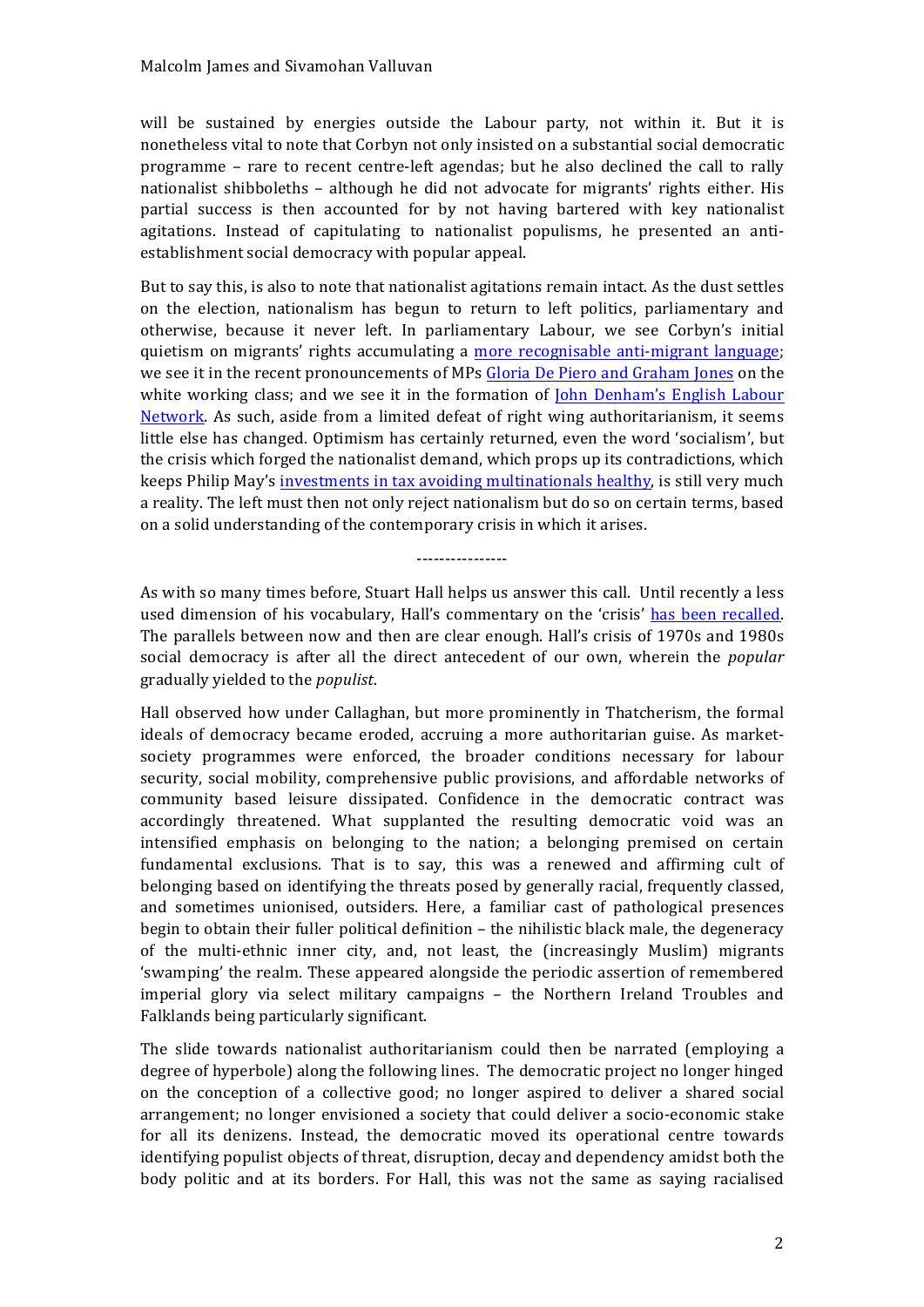alarmism and policing offered cover for market reforms, though it is partly that. It was to note the more fundamental shift in the locus of democratic governance and desire itself – a pivot toward authoritarian populism, understood elsewhere as 'parliamentary' dictatorship', collected and sutured by nationalism.

Of course, the advent of Blairism seemed initially to constitute a departure from this doubling'of'capital'and'nation.''While'Blairism'certainly'represented' the'consolidation of neoliberal common sense, tying the cult of enterprise and the animal spirits of competition to an edifice of urban chic, it also momentarily muted the little Englander defensiveness characteristic of Thatcherite neoliberalism. This reading is however something of a misnomer. First, the initial (if piecemeal) commitments to race equality legislation and multicultural Britain was in actuality awkwardly embedded within a resurgent core of white popular cool, as embodied by indie band Blur and its up-beat white nostalgia. Second, the move away from heavily worn assertions of Britishness, minority threat and xeno-racism was largely reversed through the return to a 'community cohesion' thesis borne out of the 2001 northern disturbances and increased hectoring against asylum seekers. This general recourse to integrationism was then indirectly hitched to the already available imperial nostalgia, lived through and repackaged in a manner suitable for early Twenty-first Century sensibilities via the militarism of 2001 onward, but already primed in the seeming successes of Kosovo and the Ivory Coast.

It was of course not only the Labour Party that rehearsed the return of nationalism. After a confident first three years, New Labour became reactive, easily pressed into a political agenda compelled by the opposition Conservatives and its own well-worn nationalist impulses. Failing to redistribute wealth and lacking anything substantive to champion beyond a scramble for a fetishized 'centre', as an end in itself, Labour in the 2000s was apologetic and defensive, dancing uneasily to the tune of an emboldened right wing press. As such, it was during New Labour's reign that the popular consensus around'immigration'as'unequivocally'problematic,'Muslims'as'unequivocally'ominous,' and multiculturalism as unequivocally bust was secured. In short, the 'soft racism of the hard centre' became firmly entrenched. All that subsequently remained was for its more virulent spokespersons to promise nationalism's more spectacular palliative potential.

The resulting nationalist consolidation occurred however under conditions distinct from those discussed by Hall. In Hall's analysis, the ideal subject lionised by Thatcherism was the self-determined meritocratic individual – personified in the petit bourgeois shop owner (and therefore Thatcher herself). The threading of free market capitalist ideology through the mundane fabric of the new town and suburban high street permitted the dismantling of the welfare state and the incremental application of market logics to all human' relations. It was consequently the petit bourgeois Poujadist who became the ideal nationalist subject, characterised by a deep private innocence and smallness under siege, but also a familial innocence largely at home with capitalist mantras.

NNNNNNNNNNNNNN

Today the mythopoesis of the shopkeeper, the 'self-made man', and the striver scarcely delivers in material terms. It is not even a consistent emphasis in Tory dogma. Rather, 'the' market'' gradually' displaces' the' myth' of' the' shopkeeper' as' the' ideal' neoliberal' subject. The market is of course a pseudonym for the triumph of global finance capital. In Home Counties' high streets, we see this operationalized in the Conservatives' houseprice indexed **business rate hikes**. Bases of traditional Conservative power, such as the fabled entrepreneur, are sacrificed to the exigencies of the corporate multinational, to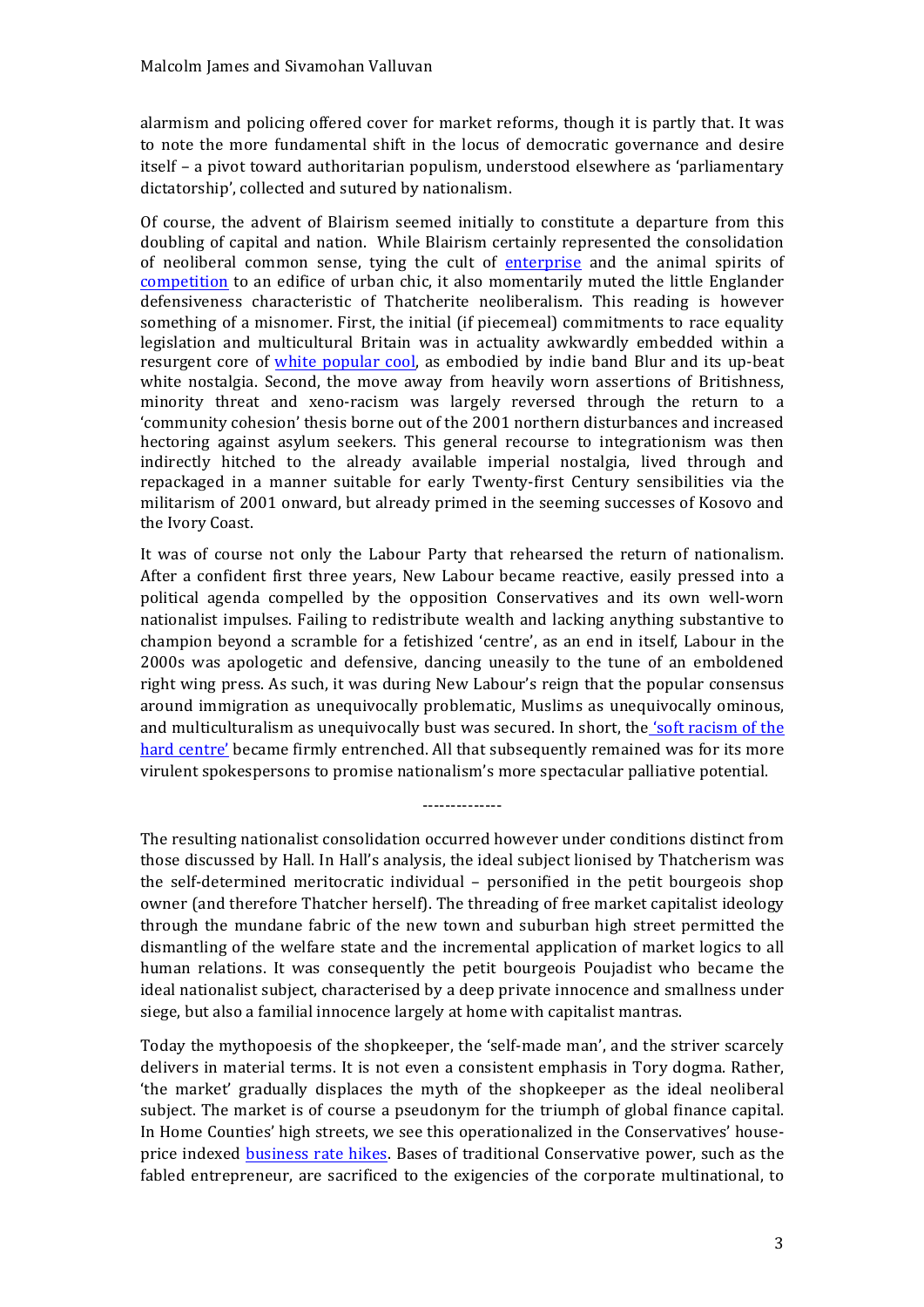Tesco and Costa, and to the rationales of the market. However, this shift from local to global is certainly not a rejection of the nation. Indeed, the Brexit themed neoliberalism of global trade utopians Liam Fox, Nigel Farage, Boris Johnson and David Davis engineers its own potent version of nationalist assertion. Neoliberalism is first and foremost an ideology of enterprise and all objects come under its purview, including the nation. Construed as competitive, cost effective engines of pure accumulation, the nation too is then reimagined as enterprise – a visualisation with overtly colonial overtones. It is the ghost of the East India Company that haunts Liam Fox's desire for an '*Empire 2.0'*.

This' remains' however' a particular' rendering of the national project that reneges on a formal affinity with Little England. It is a neoliberal project that is gradually uninterested in petty bourgeois conservatism. But this is not to say that neoliberalism does not continue to inform the quotidian fabrics of local life too. The ideology of the free market is still found in street level anxiety about the failure to self-actualise the myth of merit, but these fixations with the optimising-self sit alongside the reality of job precarity, income stagnation, widening inequality, diminished public services, the advent of disciplinary welfare ('workfarism'), rising costs of living, accelerated urban restructuring, the formal end to the promise of social mobility, and increased social atomisation. As such, whilst our dominant 'structure of feeling' may still be petit bourgeois capitalist, the truth is that its conceits of mobility and meritocracy run up too frequently against these social and economic realities. The cultural investment in ideals of competition and the sanctity of enterprise do not then even remotely align with the wider realities of socio-economic stagnation, austerity regimes, and the resultant individual struggle and hardships. Contemporary neoliberalism is global-hegemonic, and as such any promise of freedom it does contain is for the majority too far away.

It is because of these realities, increasingly undeniable, that we are said to be currently witnessing the partial crumbling of the neoliberal consensus. Across Europe, more confident'challenges'to'the'austerity'conceit'are'materialising.'It'is'our'concern'however that the potential diminution of neoliberal logics still leaves intact the emboldened chauvinistic attachments to nation and whiteness that characterised the other side of that same governmental coin. Put differently, nationalism is all that remains of the established ruling culture when, or if, the consensus around neoliberalism and its austerity politics starts to slip. The task of a renewed non-racist left should therefore be to subject all calls to nationalist myopia and defensiveness to the same hard-won rebuke that leftists otherwise reserve for neoliberal capitalism. To soft pedal on this task, or worse yet, to accept some core nationalist nostrums would be to succumb to the shape of governance already rehearsed over recent history. Only now, its partial untethering from former capitalist bedfellows allows for xeno- and anti-Muslim racisms to obtain a greater and more pernicious autonomy.

The ability to map these distinctions and transformations is notably absent in certain branches of the left. We might say that failure on these grounds has become habit. These corners of the left are even fond of citing Trump, Brexit and Le Pen as the result of straightforward anti-capitalist impulses. This version of the crisis critique, endorsed in part by journalist Paul Mason, and often put forward by merchants of progressive contrarianism and/or self-styled spokespersons of working-class authenticity, then accepts retrenchment to the nation as an anti-neoliberal move. The fact that some middle-class people oppose nationalism further compounds their mistaken notion that the new nationalist cry must be anti-capitalist, or at the very least, a recognisable act of

---------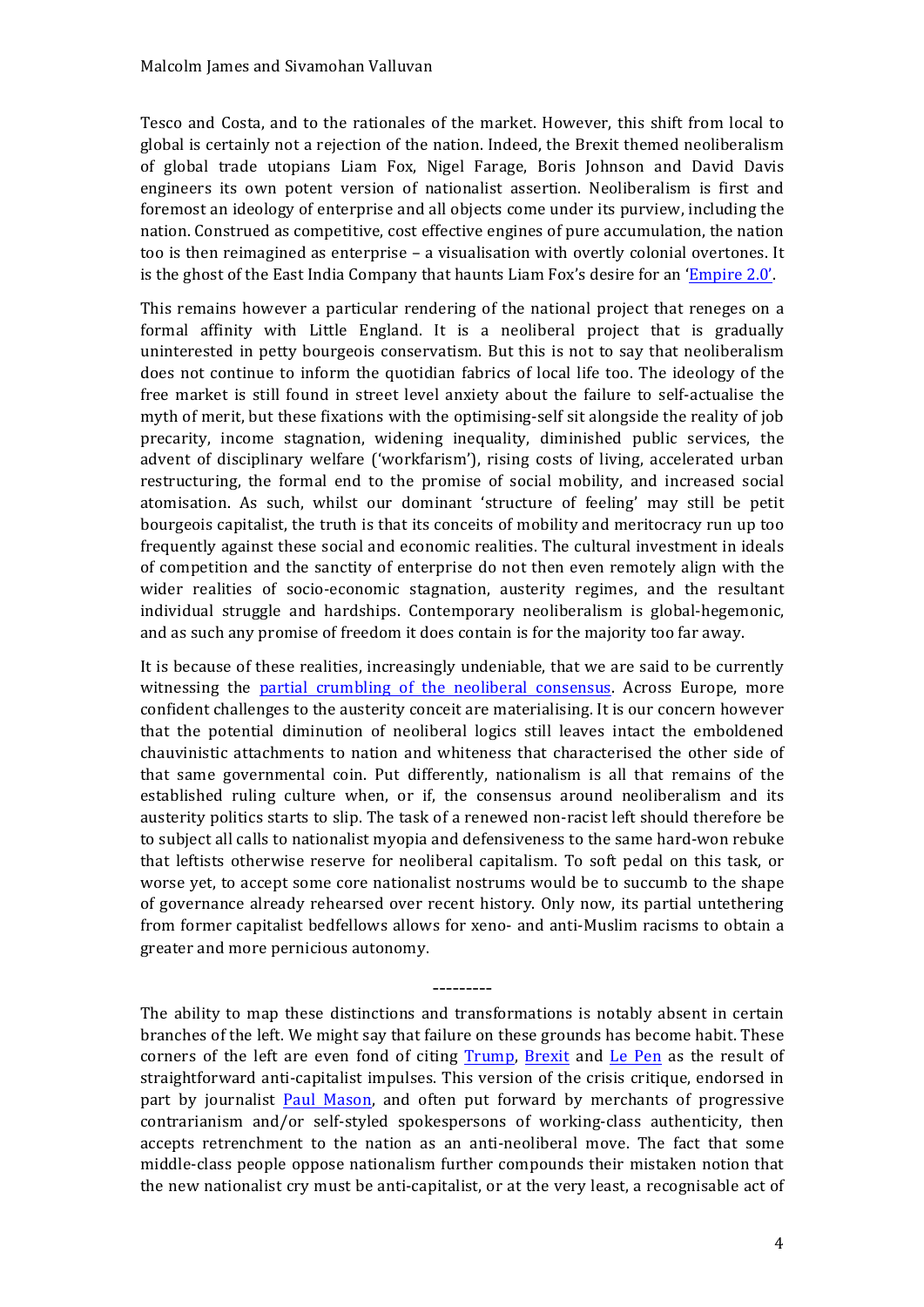anti-elite, working-class assertion. This is bad Marxism done worse. It takes the metaphor of oppositional class interests and writes it into every streak, corner and recess of culture and ideology. Such arguments have already received some critical attention, but its continued prominence in left-nationalist circles means it merits more. And whilst we cannot address here every rendition of how nationalism obtains a leftist inflection, we do want to isolate here a select few angles that we believe to be particularly misleading.

A prominent left-nationalist move regarding contemporary crisis is the 'working class' has spoken' ploy. Here, the multiple dimensions of nationalism are reduced to a working-class politics, an insurrection via the ballot box. Anti-immigration becomes a normalised sentiment of working class populations (denying the petit bourgeois' triumph that the nation actually is) at the same time as it is read as anti-capitalist politics (as opposed to the anti-minority xeno-racism that it so belligerently affirms).

One trope key to this reading of Brexit, Trump and aspects of May is a supposed 'cosmopolitanism' versus 'working class culture' distinction. This distinction has two dimensions. First, it is said that the working class lacks the resources to cultivate attitudes' more receptive to immigration and its resultant ethnic diversity; and second, cosmopolitanism (read multiculture and anti-racism) is characterised as merely an exercise in middle class metropolitan self-aggrandisement and ultimately superfluous to any genuinely progressive project. This argument, recently aired by Wolfgang Streeck but apparent in other commentaries on class and culture, alleges that a resource deficit is said to explain resentment towards migration and ethnic diversity among the working class. And, by the same token, it is argued that cosmopolitan resources are the preserve of the middle classes. Ignorance of this resource deficit is then put down to the smug arrogance of metropolitan elites.

Some important truths need restating here. First, this above conceit ignores many apparent dynamics of our cities. The unspectacular commitment to multiculture occasioned by the quotidian textures of much urban life, that is to say a city habitus common to many black, brown and white working class people, is well-documented. As such, it is hard to seriously justify the suggestion that an alleged liberal middle class has the resource monopoly on cosmopolitanism.<sup>*i*</sup> Although many middle class people might nominally share the rhetorical commitment to multiculturalism, they are scarcely its only or even primary agents or symbols. Indeed, much, though not all, of what is narrated as being a middle class embrace of cosmopolitanism might rather be seen as the rather thin marketplace consumption of ethnic diversity. It is often a form of cosy realisation of self via consumer discernment – rather than an extension of sociability, care and concern – that is sometimes forgotten when Polish off licences outnumber bespoke coffee shops, when multicultural neighbours become noisy nuisances, and when these personal discomforts are weaponised through the police, spending power, and property prices.

To reiterate, the reality of many urban working class areas discredits the thesis that a resource deficit between middle class and working class populations explains wariness of migration and ethnic diversity. The suspicion of what is called cosmopolitanism here, when it does indeed materialise, is therefore best accounted for elsewhere. Namely, the presence of ethnic minorities becomes a basis for resentment only when it runs up again thickly textured defensive narratives of the nation.ii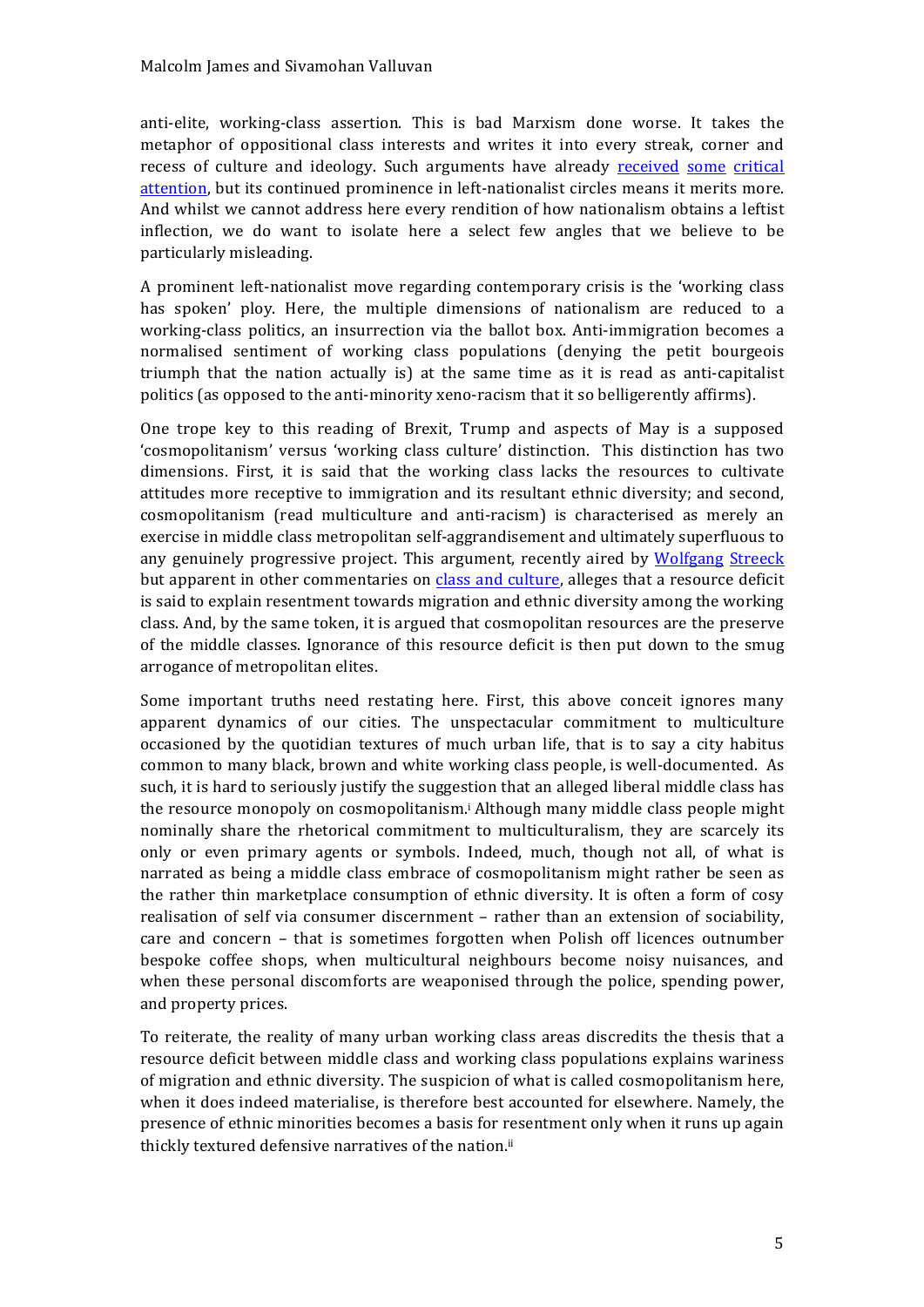That this analysis is often forgotten is perhaps on account of the melancholic visualisations of the working-class as white.<sup>iii</sup> It is particularly important to deconstruct this invocation because of the sense of victimhood and injury it offers nationalism. In this assessment, the working class is invested with whiteness, and this whiteness is presented as being under threat by migration, political correctness, equalities politics, and the very idea of a multi-ethnic society itself. Leftist social science has become particularly good at recycling this canard; a canard in which class exclusion is either used to explain all other features of modernity and/or white interviewees' testimonies on the dangers of migration are presented as unmediated social truths. In both cases, proper analyses of culture and race go missing. These articulations occur in a wider left discursive environment that too often presumes the historic entitlement of 'indigenous' white working-class people. Weaned on soap operas, the memory of a Blitz spirit, the golden era of the welfare state, and football as it used to be, many left vanguardists indulge this position by distinguishing the entitlements of the white working class against the illegitimate claim to the same made by 'new migrants'.

When left scholars claim that the white working class have unique grievances against capitalism, conterminously understood as legitimate grievances against the pressures put on them by immigration, they are not then sufficiently interrogating the relation between whiteness and the nation. What is more, they are conveniently constructing a lived reality of whiteness that is not easily borne out in many working class multi-ethnic neighbourhoods, although its discursive operationalization does certainly threaten to remake the realities of these areas.

Such a position also refuses to acknowledge the contingent porosity of whiteness and how its symbolic 'wages' are often claimed by populations who a generation or two ago would not have been white enough. It is through this lens that we can actually start to understand the ways in which whiteness and anti-immigration sentiments coexist, and the ways in which they become a repertoire through which some working class people are encouraged to make sense of their social and economic marginalisation. It is also from here that we can account for the complexities of xeno-racism as they characterise multi-ethnic parts of our cities: where hostilities to 'newcomers' can be mobilised by those who claim whiteness but related exclusions can also be adopted by some black and minority ethnic people who reject white supremacy yet favour exclusionary territorial claims - 'I was here first'. This internally discrepant but nonetheless majoritarian discourse of exclusion is in fact where we should be focusing our attention.

In sum, the left-nationalist argument hinges on a conflation of essentialised and fetishised whiteness with working class struggle and anti-capitalism. The defence of class then becomes a defence of whiteness, and, by extension of the nation, a defence of anti-immigration politics. This reading of working class politics is in short an argument for nationalism, and for racism, and inevitably harms working people.

More constructively, we instead point out that contemporary nationalist discourse is not a speciality of the working class but has historically developed across a number of prominent platforms, each of which has been important to the recent political history of Western Europe. These multiple discursive heritages include but are not limited to: the *liberal* – nation in relation to Eurocentric interpretations of tolerance, free speech, secularism, the rule of law and civility; the *neoliberal* – nation as mediator of economic enterprise and 'homo economicus'; the *conservative* – nation in nostalgic relation to the provincial, imperial, Christianist, or rustic white; and the *communitarian left* – nation in